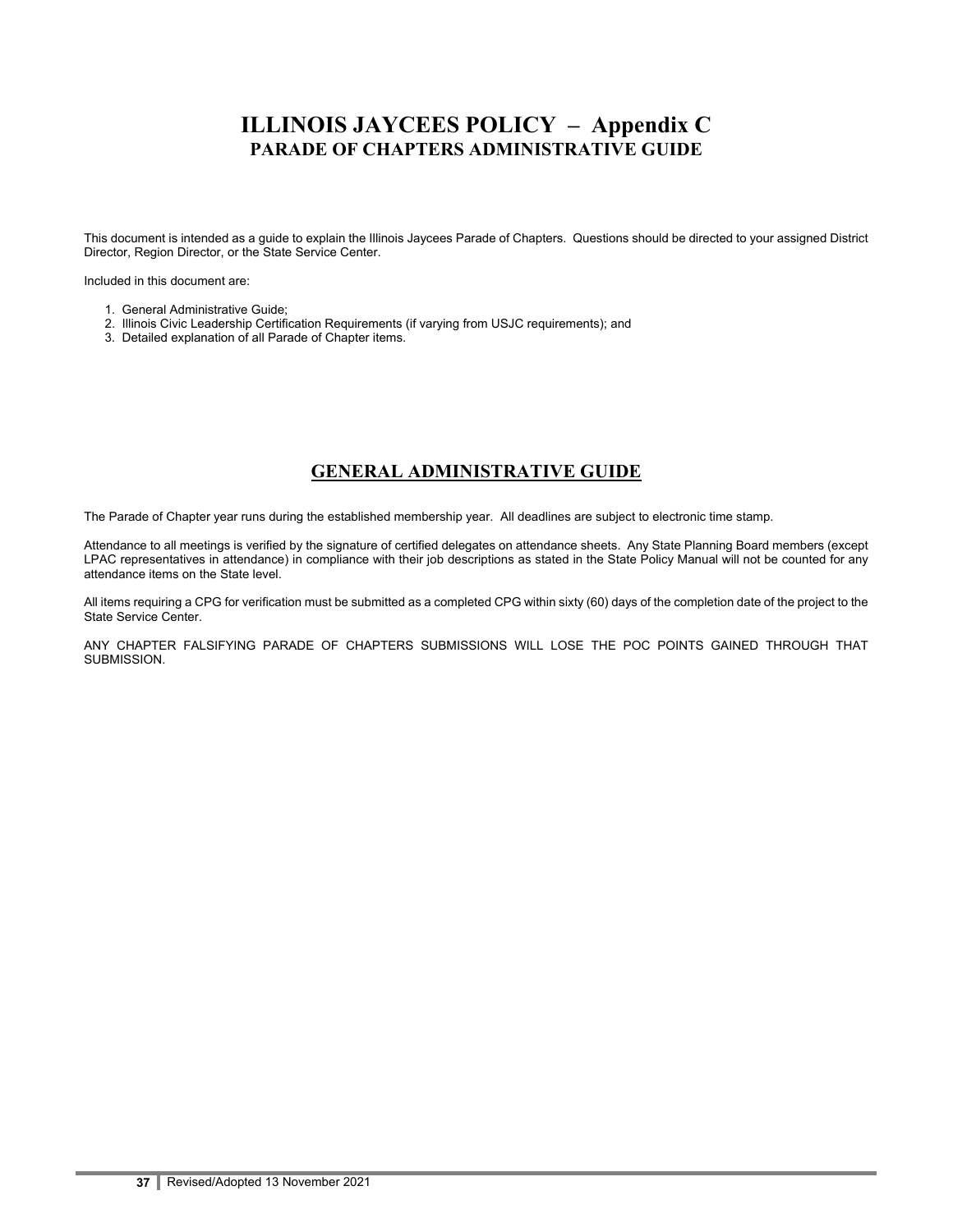## **ADMINISTRATIVE GUIDE FOR THE PARADE OF CHAPTERS**

#### 1. **BUSINESS MANAGEMENT**

- a. *Civic Leadership Certification Material Submitted to the State Service Center:* A copy of the Civic Leadership Certification Form and all requirements for the first Civic Leadership Certification submission must be sent to the JCI USA Service Center with an electronic time stamp by the initial deadline established. (Civic Leadership Certification Program information found online at www.iljaycees.org or www.jciusa.com).
- b. *Civic Leadership Certification Quarterly Evaluations:* Quarterly Evaluations must be sent to the JCI USA Service Center with an electronic time stamp by the deadline established.
- c. *Year-End Civic Leadership Certification Material:* Year-End Civic Leadership Certification Submission must be sent to the JCI USA Service Center with an electronic time stamp by the posted deadline established. Civic Leadership Certification must be achieved to receive POC points.
- d. *Submit Year-End SPEs and/or Areas of Opportunity:* Entries must be submitted to the State Service Center with an electronic time stamp by the date established. Entries must be submitted within the categories defined by JCI USA. The Program Development Vice President is responsible for submitting a list of entrants to the State Service Center before POC points can be awarded.
- e. *Green Chip Material:* Green Chip is for New Chapters only. A copy of the Green Chip Certification form and all requirements must be sent to the State Service Center with an electronic time stamp as the program dictates. (Green Chip Program information found online at www.iljaycees.org or www.usjaycees.org.)
- f. *Red Chip Material:* Red Chip is for Rebuilt Chapters only. A copy of the Red Chip Certification form and all requirements must be sent to the State Service Center with an electronic time stamp as the program dictates. (Red Chip Program information found online at www.iljaycees.org or www.usjaycees.org.)

#### 2. **MEMBER MANAGEMENT**

- a. *Local President Attends Local Officers Training Seminar (LOTS):* Attendance at State LOTS by the local chapter president as verified by training session sign-in sheets.
- b. *Conduct an Effective Meeting Training or Other Board of Directors Orientation:* Any training or orientation is verified by a completed PMG to the State Service Center with an electronic time stamp within sixty (60) days of project date.
- c. *Officers Attend Local Officers Training Seminar (LOTS):* Attendance at State LOTS by any chapter officers as verified by training session sign-in sheets. Verification of attendance for any other sanctioned training is by the coordinating State Officer.
- d. *Passport to Civic Leadership:* Submit participation in the Passport to Civic Leadership Program by August 15 to receive maximum points. Participation by December 1 will receive minimum points. Verified by State Service Center.
- e. *Visitations:* Visitations will be verified by submission of a signed visitation form postmarked or scanned with an electronic time stamp within sixty (60) days of the visitation date. Visitations can be to chapter meetings or projects ONLY; State Officers do not count as members of the visitation team; no maximum on number of visits to any chapter.
- f. *Attend State Meetings:* Attendance at state meetings will be verified by voter certification of delegates at the meeting.
- g. *GA Competitions***:** Competitor verification will be by the appropriate State Vice President.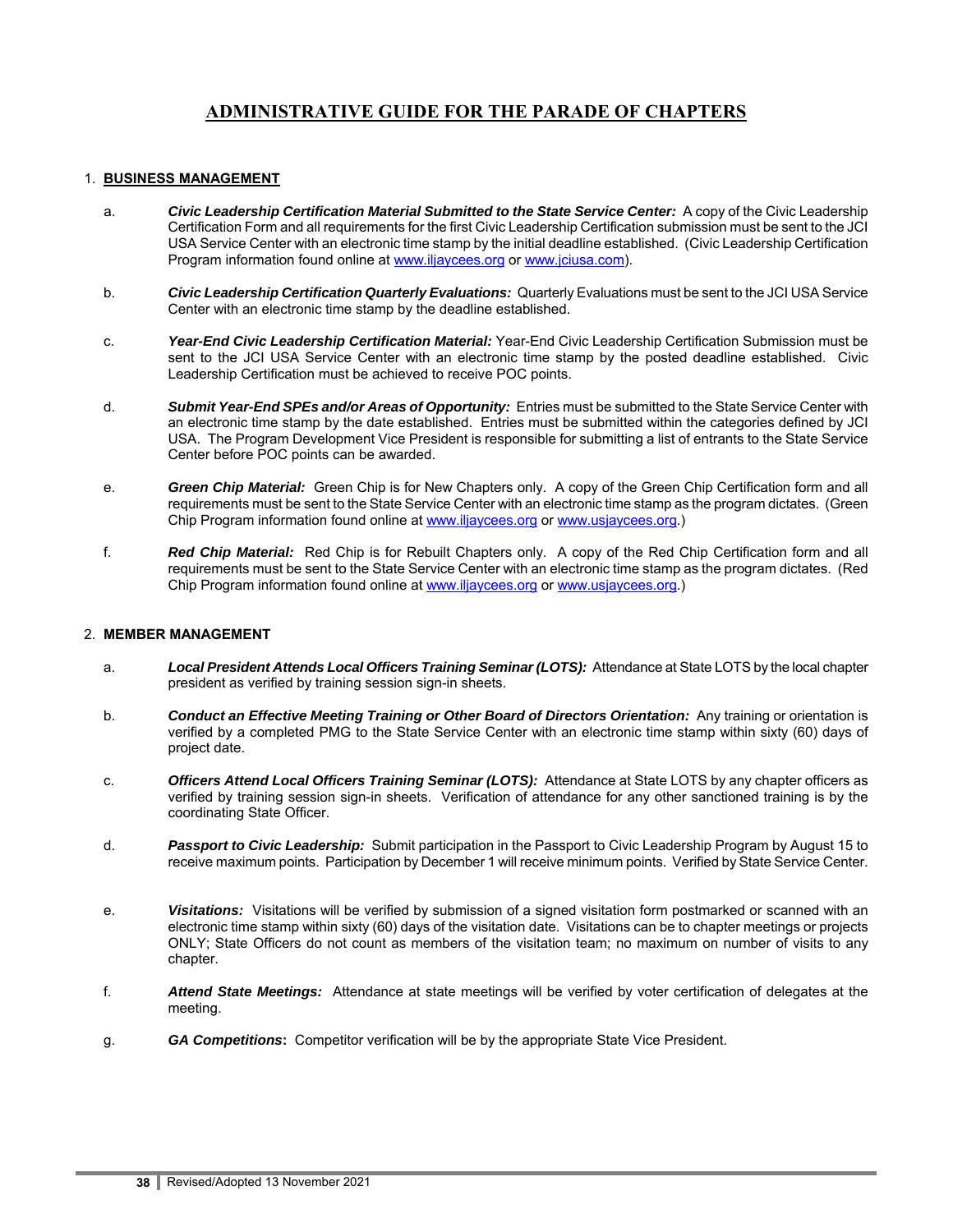#### 3. **COMMUNICATIONS**

- a. *News Articles/Broadcast PSAs/Electronic Listings in Non-Jaycee Publications:* Verified by an electronic or scanned newspaper page with Jaycee reference highlighted indicating date of publication to the State Service Center. (Two (2) articles per month maximum.)
- b. *Chapter Newsletter or Electronic Blast:* Submit copy of your chapter newsletter to the State Service Center or include the State Service Center on the electronic mail list monthly. Note: Postcards, minutes, or calendar of events sent out alone DO NOT constitute a newsletter.
- 4. **PROJECT REPORTS REQUIRING SPEs –** In order to receive POC points, PMGs must be submitted to the State Service Center with an electronic time stamp within 60 days of the project date. The "Primary Purpose" determines the appropriate project category.
	- a.*Business Area of Opportunity.* Program awards up to eight (8) projects each period, of which two (2) can be Public Relations and four (4) can be Chapter Ways and Means.
	- b. *Community Area of Opportunity.* Program awards up to six (6) projects each period.
	- c. *Individual Area of Opportunity.* Program awards up to sixteen (16) projects each period, of which twelve (12) project opportunities are specifically membership related – Retention/Activation, M-Nights/Recruitment Drives, and New Member Orientations. An additional three (3) project opportunities at any time include PMG/Chairman Training sessions and Parliamentary Procedure training.
	- d.*International Area of Opportunity.* Program awards up to four (4) projects each period.

#### 5. **GROWTH AND MEMBERSHIP**

- a. *Retention:* Retention will be awarded on the percentage of those billed and retained over 60%, multiplied by 15 POC points and verified by Dues Billings sent to the State Service Center. Retention is figured at the close of each period (excluding roosters). First-year chapters shall be assumed to have 65% retention until their first anniversary dues month.
- **b.** *New Member Adds:* Submit New Member Adds monthly. Verified by the State Service Center.
- c. *Monthly Growth:* Verified by the State Service Center from your chapter dues billing submitted for the month. Deadline: Close-out of any given month.
- d. *Period Growth:*Chapter must be at growth (minimum of +1) at the close of the period. Verified by the State Service Center.
- e. *Year-End Accumulative In-Chapter as defined by Population Division:* An In-Chapter Extension will be credited if a chapter accumulates the number of NMAs required. POC points are awarded at the end of the year. Verified by the State Service Center.

| Pop<br><b>Division</b> | In-Chapter<br><b>Extension</b> | Pop<br><b>Division</b> | In-Chapter<br><b>Extension</b> |
|------------------------|--------------------------------|------------------------|--------------------------------|
|                        | 7 adds                         | 5                      | 18 adds                        |
| っ                      | 10 adds                        | 6                      | 20 adds                        |
| 3                      | 12 adds                        |                        | 22 adds                        |
| 4                      | 15 adds                        |                        | 25 adds                        |

- f. *Year-End Growth:* Chapter must be at growth (minimum of +1) from their beginning base. Verified by the State Service Center.
- g. *Extensions:* An affiliation kit completed and submitted to the State Service Center. The extending Chapter receives POC points.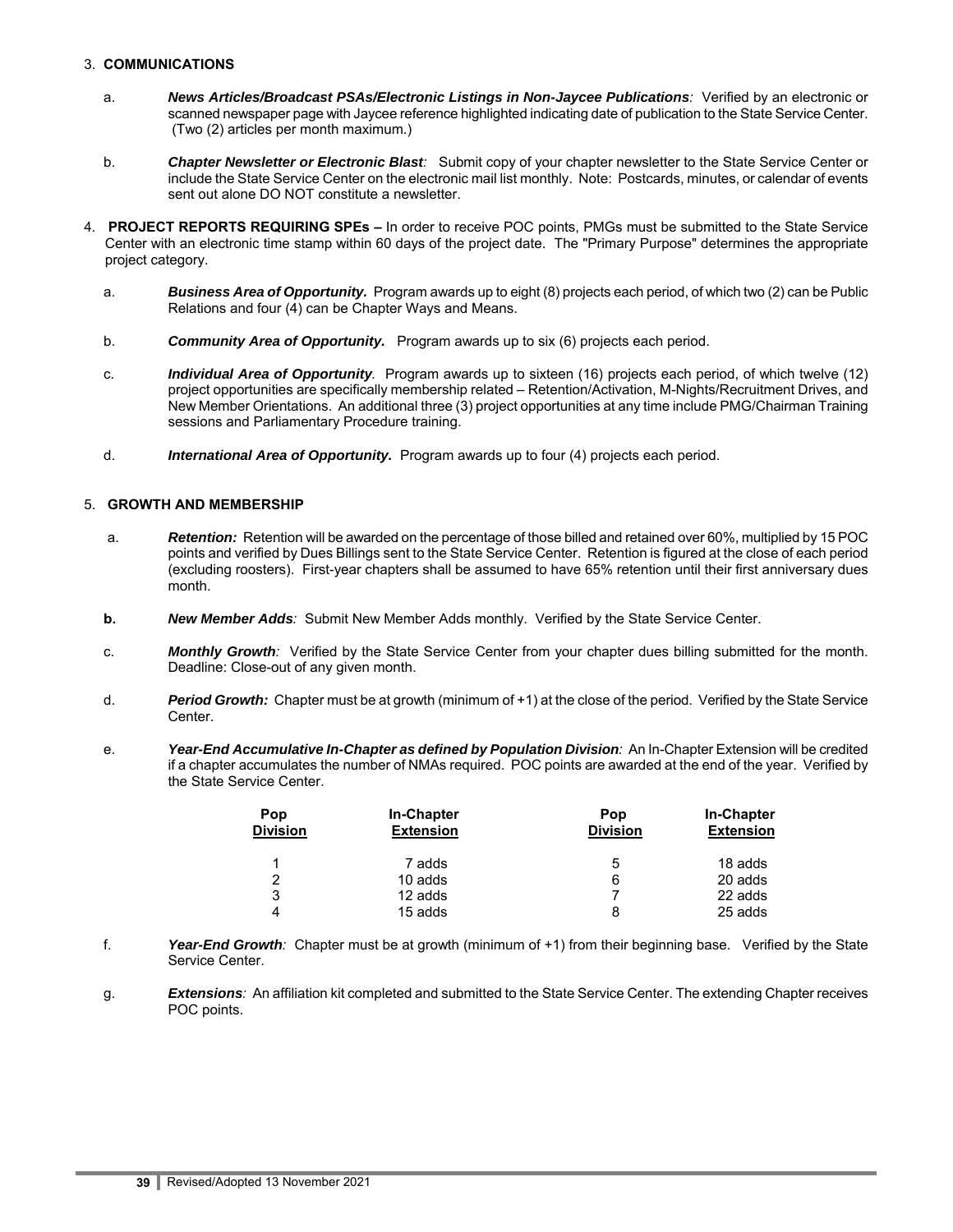- 6. **INCENTIVES** The President may, throughout the year, conduct incentive programs for POC points.
	- a. *State President Incentives:* No one incentive shall carry a greater value than 1000 points. Points awarded as achieved.
	- b. *Administrative:* State Vice President verifies incentives achieved. Points will be awarded at the close of each period.
	- c. *Program Development:* State Vice President verifies incentives achieved. Points will be awarded at the close of each period.
	- d. *Membership***:** The State Service Center verifies incentives achieved. Points will be awarded at the close of each period.